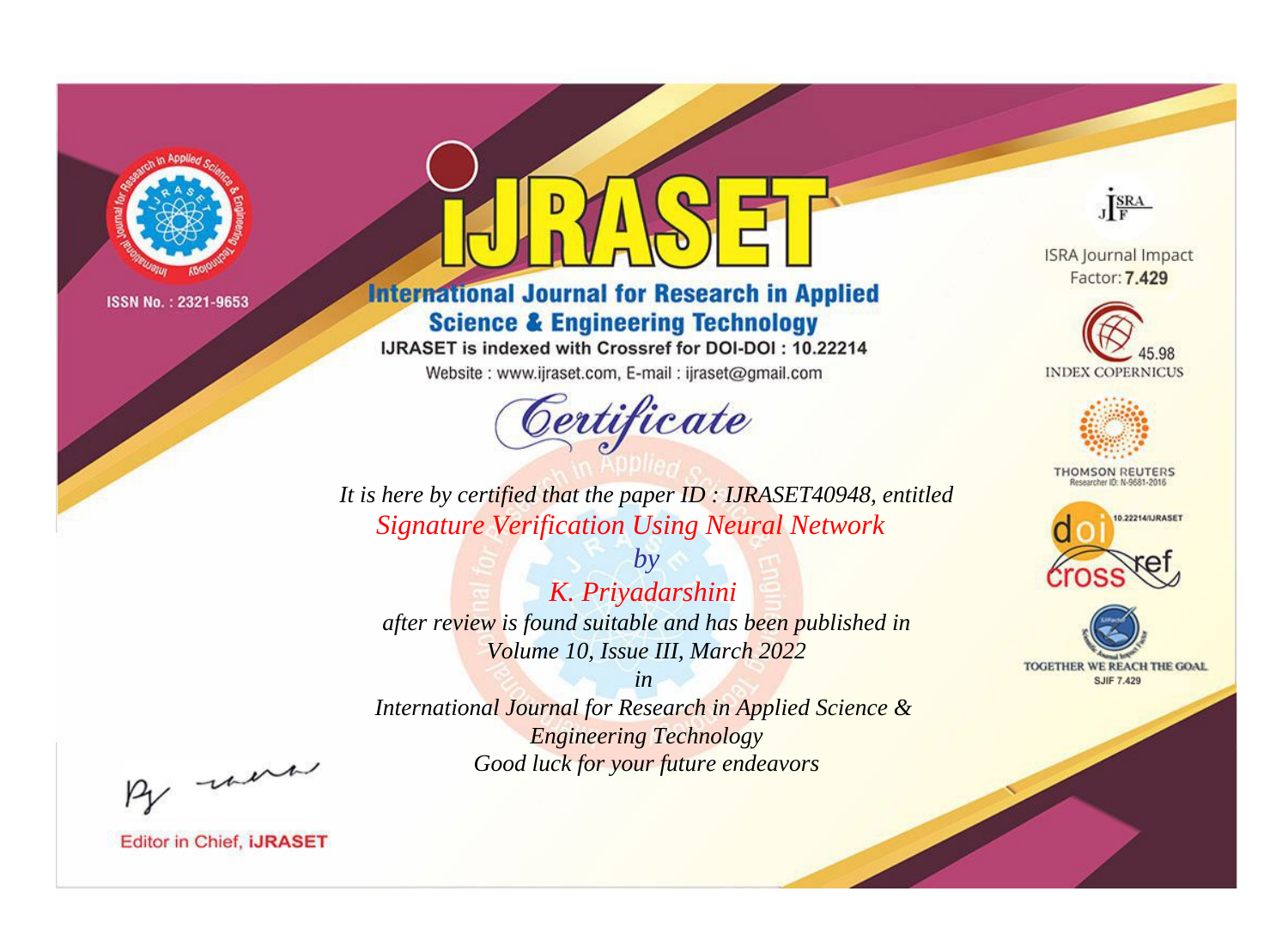

# **International Journal for Research in Applied Science & Engineering Technology**

IJRASET is indexed with Crossref for DOI-DOI: 10.22214

Website: www.ijraset.com, E-mail: ijraset@gmail.com



JERA

**ISRA Journal Impact** Factor: 7.429





**THOMSON REUTERS** 



TOGETHER WE REACH THE GOAL **SJIF 7.429** 

*It is here by certified that the paper ID : IJRASET40948, entitled Signature Verification Using Neural Network*

*Nisanth Sai. A after review is found suitable and has been published in Volume 10, Issue III, March 2022*

*by*

*in* 

*International Journal for Research in Applied Science & Engineering Technology Good luck for your future endeavors*

By morn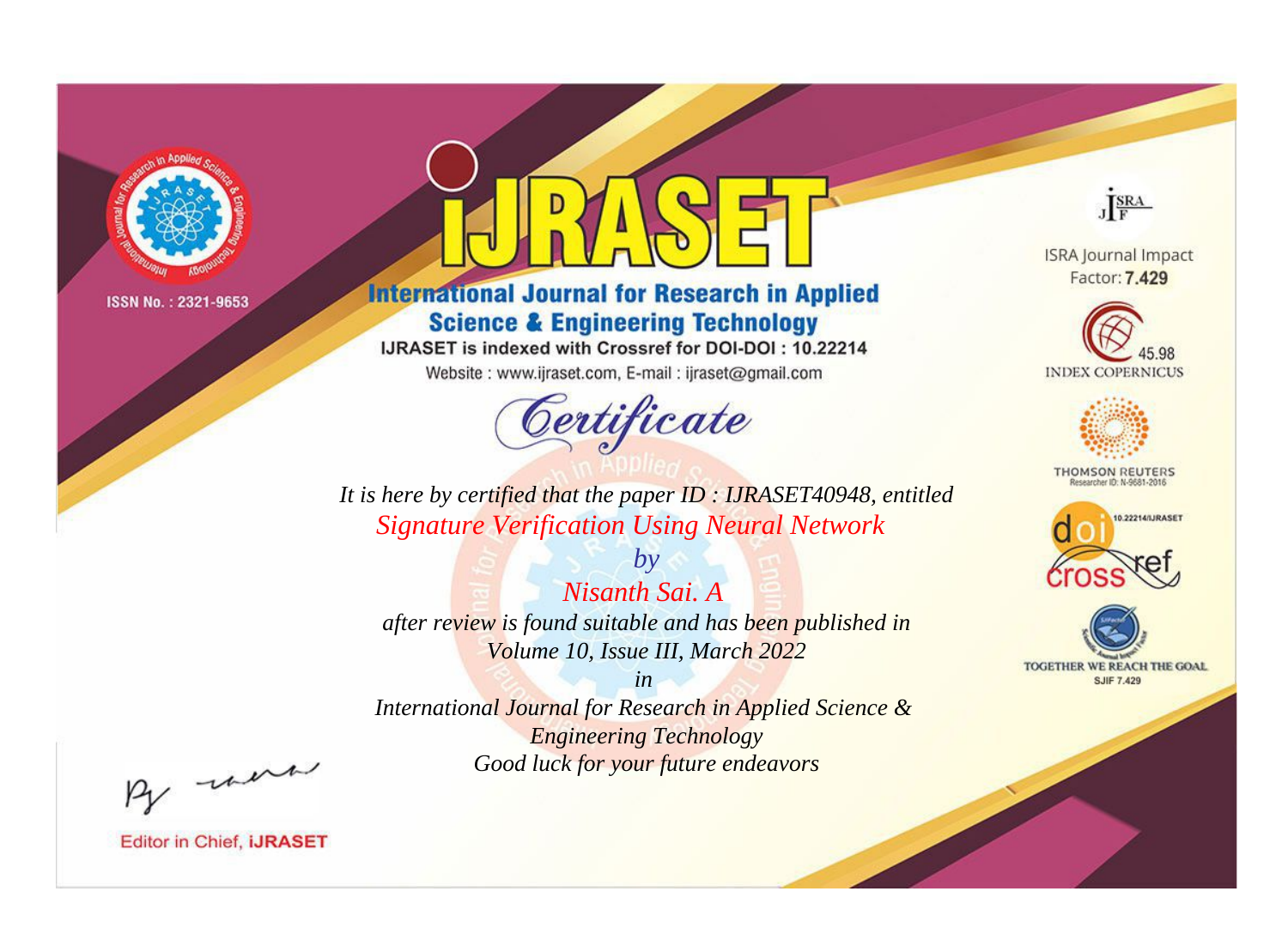

# **International Journal for Research in Applied Science & Engineering Technology**

IJRASET is indexed with Crossref for DOI-DOI: 10.22214

Website: www.ijraset.com, E-mail: ijraset@gmail.com



JERA

**ISRA Journal Impact** Factor: 7.429





**THOMSON REUTERS** 



TOGETHER WE REACH THE GOAL **SJIF 7.429** 

*It is here by certified that the paper ID : IJRASET40948, entitled Signature Verification Using Neural Network*

*P. Sai Krishna after review is found suitable and has been published in Volume 10, Issue III, March 2022*

*by*

*in* 

*International Journal for Research in Applied Science & Engineering Technology Good luck for your future endeavors*

By morn